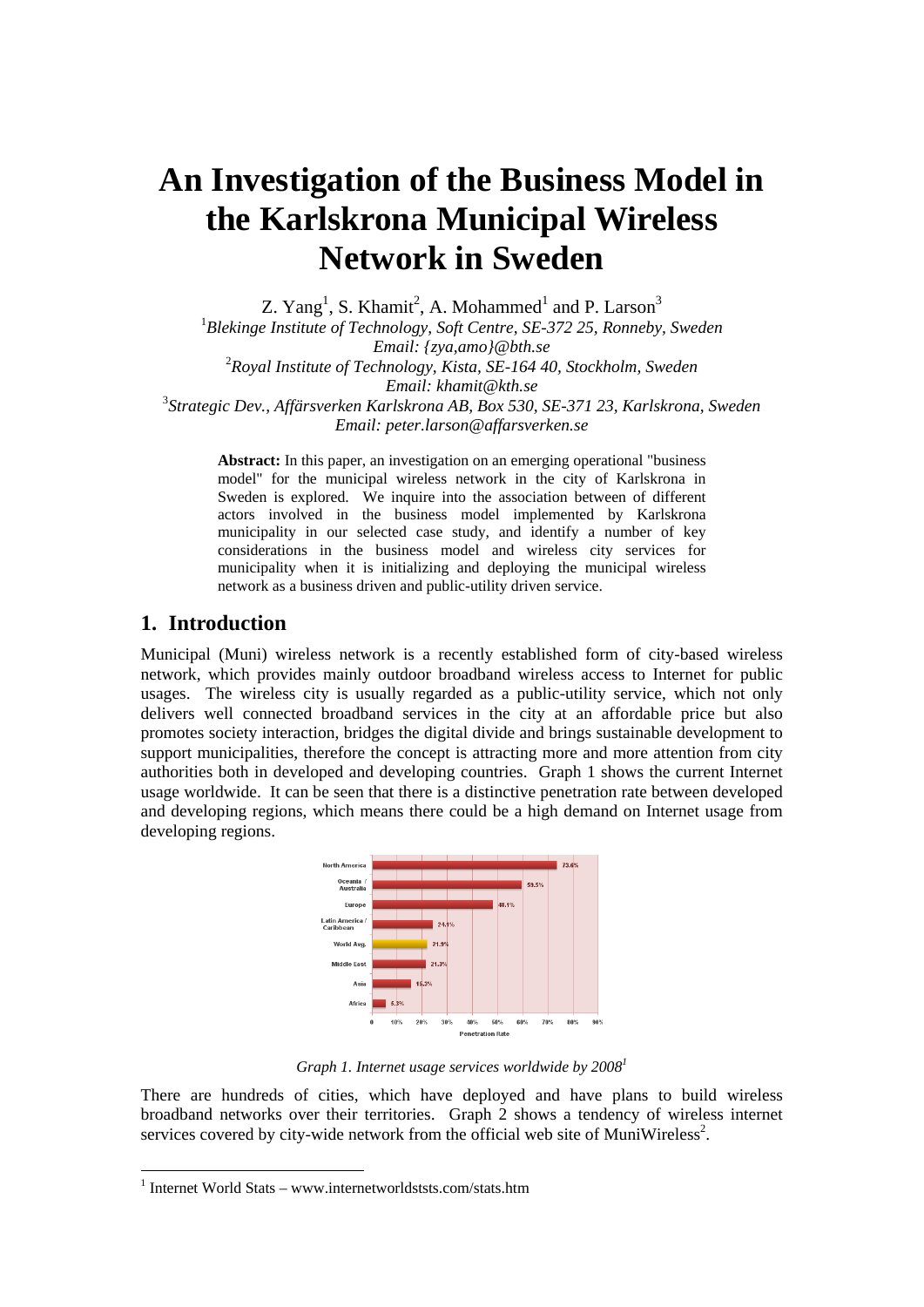

*Graph 2. An illustration of tendency to have city wireless services* 

City authorities are closely involved in network initiatives and rolling out with various forms and scales at different stages, because it is often argued that inexpensive or even free of charge broadband access network are impossible, or at least time-consuming to be realized only depending on market forces. Generally, private network investors are cautions to protect investment, which could make the end goal of rolling out a full coverage area with an affordable price to be out of consideration. Therefore, employing a suitable business model of wireless city becomes an important choice regarding to the basis and design of wireless city networks.

In our paper, we select the wireless city of Kalrskrona, which is a Swedish city on the southeast coast of Sweden with wireless city services established in middle 2007, because its business model is potential among the other business models and is our main focus in our studies. This business model implemented by the Kalrskrona municipality has been achieved with low investments for external business partners involved, as well as open and fair access to wireless services within affordable price for local residents. These achievements are all significant challenges for a community and rural developing regions worldwide to successfully introduce Muni-wireless networks.

In this paper, we first investigate and summarize the existing business models of Muniwireless networks implemented worldwide by distinguishing between ownerships of the network infrastructure and service provisioning. This step demonstrates the way to find appropriate rationale and system architecture of Muni-wireless network in our case study. To support our reasoning, we select the wireless city of Karlskrona for our case study and give a full analysis of its business model.

# **2. Existing Business Models of Municipal Wireless Network**

Most of recent studies on Muni-wireless networks are rather vague to the various business models, which are conceivable and/or feasibly used in practice. A proposed classification is constituted by all potential combinations between two key roles (i.e. network ownership and network operation) that can each be taken up by common sorts of affiliation, such as: public, private and a combination of them(private and/or public) [1].

We follow the classification fit the considered case study. In order to have a convincing reason, we consider in parts both the network ownership and the service provisioning ownership. From the one side possession the physical assets and owning the users' relations on the other side, are the most major business roles that can be defined in these cases. Indeed, these business roles are often taken up by different actors. However operating the network infrastructure by itself is a less crucial role, and is usually either combined with network ownership or with service provisioning. Thus, knowing of what type of network ownership we can define as follows:

 $\frac{1}{2}$ http://www.muniwireless.com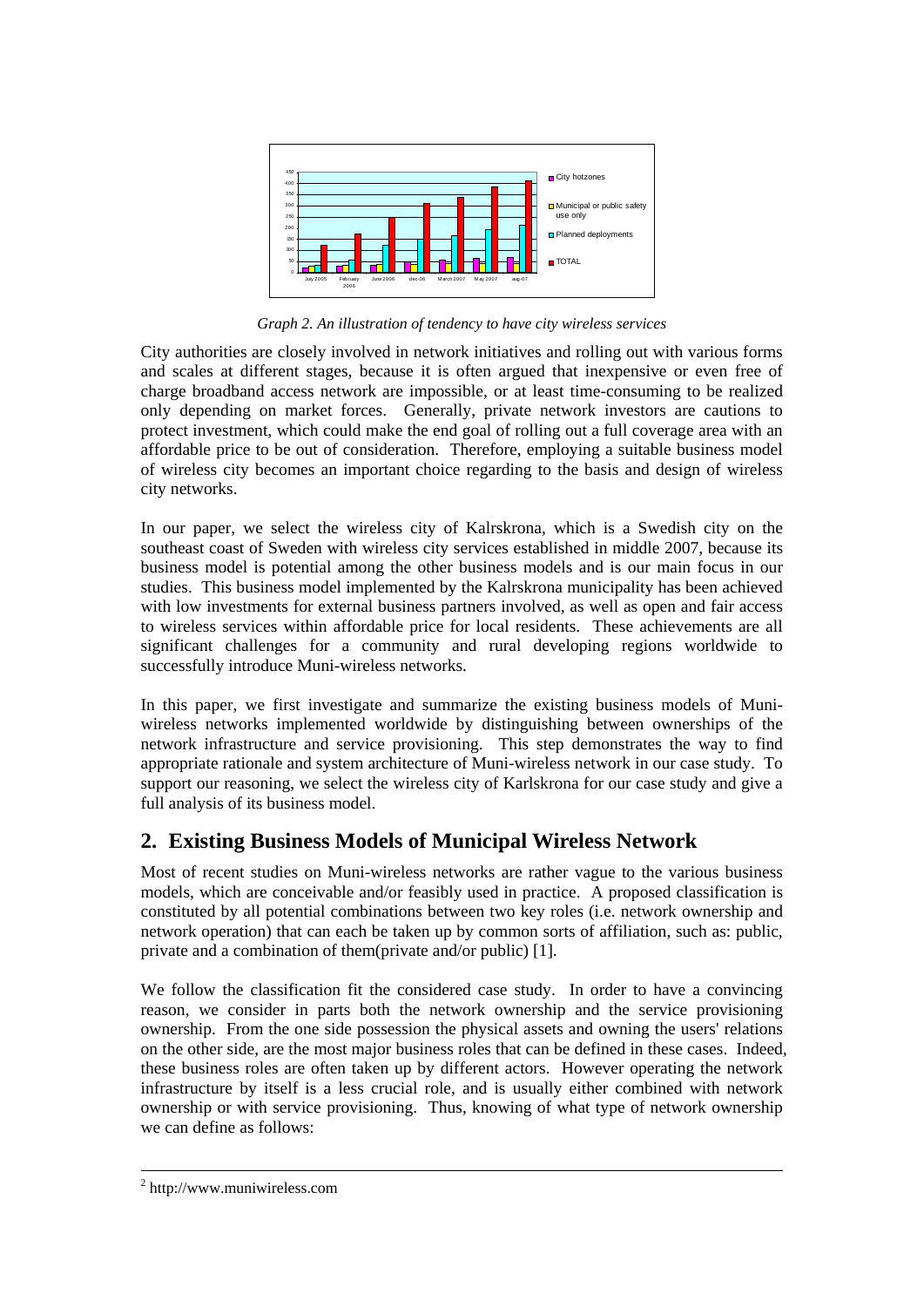- **Private owner** the network is operated on the basis of a contractual arrangement in form of a license and concession. Therefore, municipality can deliver the rights of access to city's sites (streetlights, traffic lights, municipal buildings and so on), existing backbones (fiber, wired backhauls), as well as financial support, and etc.
- **Public owner** as the city authority that owns network and operates it by using municipality enterprise funds to cover infrastructure costs.
- **Open site owner** the municipality provides open access to city's sites for the deployment of wireless network.

Then we define the different types of service provisioning as follows:

- **Private owner** usually, a service provider, who supports and creates services to the network by gaining money from users' subscriptions and advertisements.
- **Public or Non-Profit owner** a provider, who allows an access to network services by using municipality's funding or applying for state or philanthropic grants.
- **Wholesale** can be consisted a group of private owners, who offer and provide services to end users.

The general scheme of the business model classifications can be obtained through the different variations of the network and service ownerships' relations, shown on the Fig. 1.



*Fig 1. Business model for Muni municipal wireless network* 

- **Private-Private Model:** In this model the key roles, such as building of network, network operating and as well as service providing, are performed by the same private company. The influence from the municipality can be limited in terms of financial supports or exclusive rent access to city assets. In return the private actor would provide limited Internet access to residents with low or no cost.
- **Private-Wholesale model:** One of the most often used models in the US cities. The model is supported by deploying large mesh wireless clouds, whereby service is targeted towards the public usage. Public entity's prospects are that costs of deployment of Muniwireless network are "nothing", though its profits are limited in rewarding from the network. Therefore, the public entity could retain a relative high level of influence, and take a less risk of claims to fairness among the different service providers.
- **Private-Public or Non-Profit model:** The private-public model is mostly used for large mesh wireless clouds, whereby the offered services for the public purposes. The positive gains for public authorities are that the financial inputs from the authorities remain insufficient and that there is unlikely unfair service providers' competition.
- **Public-Public or Non-Profit model:** The municipality builds and operates the network by itself in this model. All expenditures of network deployment and its operation are covered by the municipality, and service provision functions are run by the city municipality. However, it is obvious that it is not attractive model for long term run.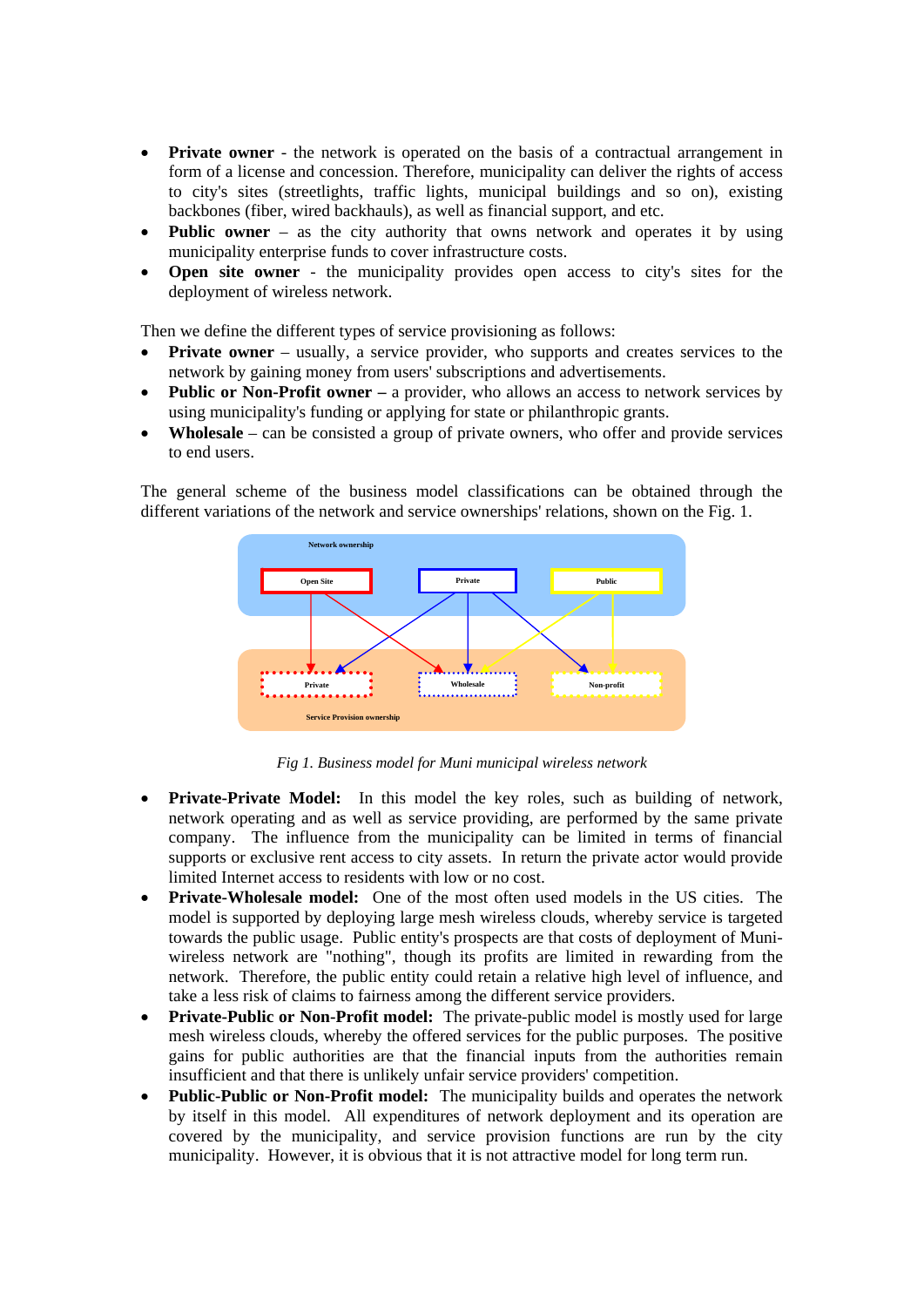- **Public-Wholesale model:** The city builds and owns the Muni-wireless network. It signs an agreement with wholesale service providers, who would offer different contents with varied pricing subscriptions. Though this model is not commonly applied yet, for big cities like Boston, the US there has been planned to run theirs network based on it [1].
- **Open site Wholesale model:** This model is almost similar to Public-Wholesale one. There is a difference that the access to build the network is granted to either for the open sites in order to provide the wireless access to the community (city's inhabitants) or for limited region of the city for a particular group of users (low-income families, or only for the public safety purpose). The service provision is run by a group of the ISPs (Internet service providers) by allowing customers to access to the limited services [2].

## **3. Case study – Wireless City of Karlskrona, Sweden**

In middle 2007, Karlskrona, a city known as a historic naval and Telecom city on the southeast coast of Sweden, announced to have co-operations with *The Cloud*, the European wireless broadband network operator, to provide wireless city access in the city area. A fixed fiber network operator, *Affärsverken Karlskrona AB* which is fully owned by the Karlskrona commune, is on behalf of the municipality commune to cooperate with The Cloud to let the city be wireless.

#### *Motivations of Karlskrona Municipality to build Wireless City*

The motivations and benefits of building wireless city in Karlskrona have closely linked to the history and development strategies of the city. The municipality could enhance an already rich suite of social services, and improve innovative capacity via different services in the wireless city.

• Making the city more attractive to IT and telecom companies

A wireless city can be more attractive to new IT and telecoms companies, as well as facilitate business of companies in Karlskrona. Karlskrona, which was previously known as a 300 year-old fortress as well as old ship-building yard, has now successfully created a new type of city based on its strategy to support IT and telecom industries after 1990s. Wireless city gives companies a new approach to provide services as service providers. In addition, becoming a service partner of The Cloud can deliver their local services internationally without investing on the network infrastructures.

• Delivery of social municipal and tourist services

Wireless City gives local residences more freedom to acquire information through wireless broadband at anywhere in anytime. It is easy to access public internet resources, such as transportation, education, leisure services, and society activities. Additionally, wireless city can assist tourists to access the local websites in Karlskrona via different Wi-Fi enabled terminals.

• An natural expansion the city broadband network and increasing traffic

Wireless city can be naturally regarded as an expansion of the city fixed fiber network, which is owned and managed by *Affärsverken.* Since all the wireless network operators have to be the partner of *Affärsverken* in the business model, traffic passing through the fiber network is accordingly increasing, which brings more revenue to this municipal company.

#### *Motivation of the Wireless Network operator-The Cloud*

The main motivation for the wireless network operator *The Cloud* could be the predicted increasingly usage of wireless network by local companies and residents. The sustainable strategy of City attracts growingly attentions and investment on IT and telecom industries, and facilities internet connection of residents. For example, customers of *Telenor* can access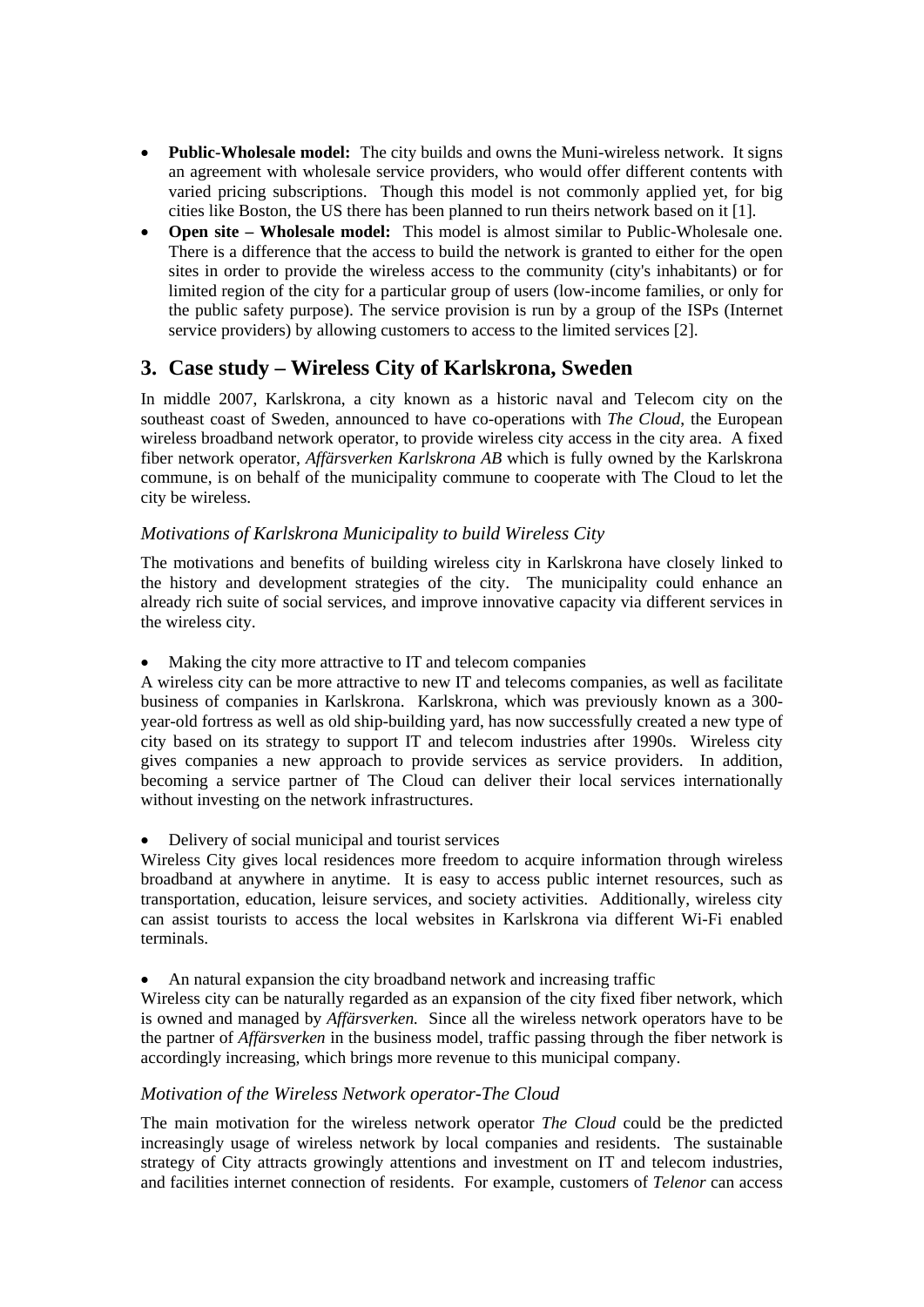*The Cloud*'s network for free, and therefore generate traffic passing through the network of *The Cloud*. It is also predicted that mobile broadband is going to replace the fixed broadband in the future, which creates a profitable market for wireless network operator. Fig 2 shows areas with wireless city service available in Karlskrona in 2007.



*Fig. 2 Available areas in the city centre of Karlskrona in 20073*

#### *Business Model Implementation in the Wireless City of Karlskrona*

• Public-wholesale business model and its strength

The business model implemented in the wireless city of Karlskrona can be generally categorized as the Public-Wholesale model [3], where the local fixed network operator has established partnership with wireless network operator. Based on the co-operation with The Cloud, *Affärsverken* can accordingly extend its fixed fibre network to include wireless infrastructure at nearly zero cost, and subsequently achieve the goal of wireless city. It has to be noticed that the Karlskrona municipality has branded the network as "*Wireless City of Karlskrona*" and fully owned the brand. It indicates that the Municipality absolutely controls the wireless city network, and implements a neutral and open business model. New service providers and network operators can freely cooperate with *Affärsverken* and access to the business model.

In Karlskrona, *The Cloud* establishes the wireless network infrastructure and works actively with service providers, device and application partners to bring a range of experience into its sites [4]. Consequently, *Affärsverken* can share the revenue of The Cloud based on the traffic passing through its fiber network, and fully control activities of The Cloud to mainly keep a fair competition environment for different service providers and network operators.

Different roles of public and private actors involved in the business model are listed below.

- *Local authority* The Karlskrona municipality initializes the wireless city and provides funding to *Affärsverken* on behalf of the municipality to act as a public force to build wireless city. The local authority also gives access to buildings and light poles for mounting access equipment [5].
- *Fixed network operator Affärsverken* provides backbone and shares the revenue of the wireless network operator [6]. At the same time, it is a regulator, which takes control over the network on behalf of the Municipality.
- *Wireless Network Operator The Cloud* mainly acts as a wireless network operator and brings services to end users. Being a network operator, it deploys and maintains the wireless network part in the wireless city. It could be also responsible for managing and outsourcing the network capacity for service providers, and shares revenue of service

<sup>1</sup> <sup>3</sup> *http://www.affarsverken.se/Privatkund/Stadsnat/Wireless-City/*, 2006.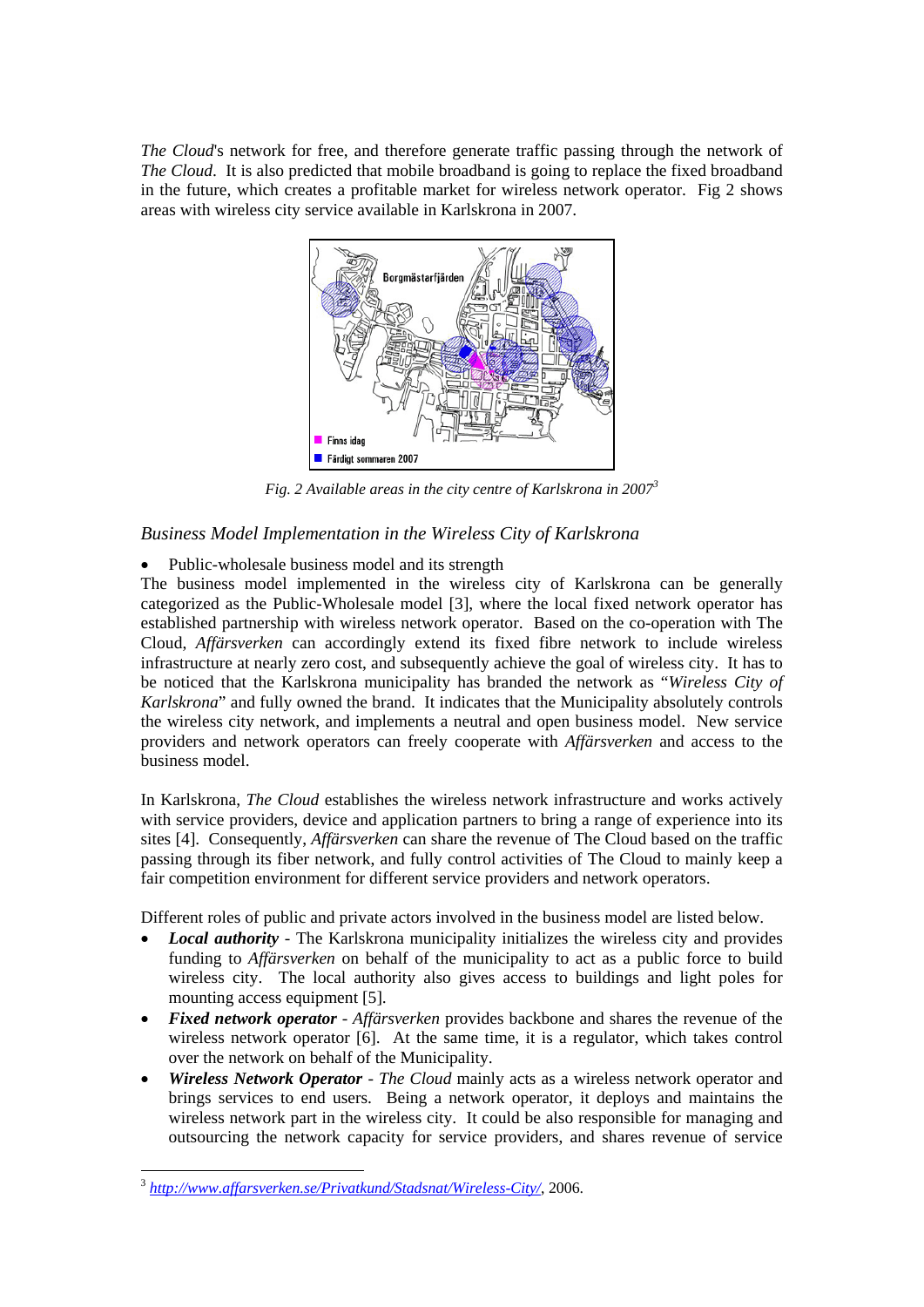providers [5]. At the same time, *The Cloud* also provides an internet connection to the end user paying through the Credit Card Company or mobile operator by messages.

- *Service Provide* It pays the network operator to let its customers to access the wireless network for free, or attracts new customers in the wireless city. In wireless city of Karlskrona, *The Cloud* has established partnership with various service partners, e.g. *Telenor, iPass, Spring PCS, Boingo, Trustive, Echovox SMS, AT&T*.
- *Technology Partner* It manufactories and sells devices to network operators as well as end users.
- *Credit Card Company or 3rd party*  In wireless city of Karlskrona, it is responsible for charging and identifying end users, who don't have partner accounts of The Cloud in order to access the network. The payment module is widely used and gives a convenient way for users to subscribe services in the wireless city.

The model is shown in Fig. 3. By implementing the business model, Municipality can manage different actors in network rolling out, service provision and revenue sharing. Based on the collaborations with *The Cloud*, Municipality has low investment on the wireless city infrastructure and low administrative burden. It fully achieves the goal of owning and controlling the network, open access for any wireless network operators and service providers, and provides an affordable price for public access in the city.



*Fig. 3 Business model of wireless city in Karlskrona, Sweden* 

*Weakness of the Business Model* 

- *The Cloud could not be a really open and fair network operator in the wireless city*  Ideally, *The Cloud* should not involve in selling internet services to end users as network operator. A distinct weakness is due to the natural conflict of *The Cloud* acting as an ISP and network operator. As an ISP, *The Cloud* expects as many customers to buy service directly from it. However as a network provider, *The Cloud* has to sell access to other competitive ISPs. It can be hard for the ISP as well as the network operator not to discriminate against its competitors as well as customers. It is to some extend against the neutrality in the business model.
- *The Wireless City is collaborating with a potential competitor*

Basically, there are no limitations to be accepted as a partner of the wireless city due to the revenue sharing module. Therefore *The Cloud* can establish partnerships with mobile network operator (MNOs) like *Telenor*, which can be regarded as the most potential competitors due to competitive 3G data technology and a stable customer resource. These partners could terminate collaborations with *The Cloud*, and provide mobile broadband services as competitors.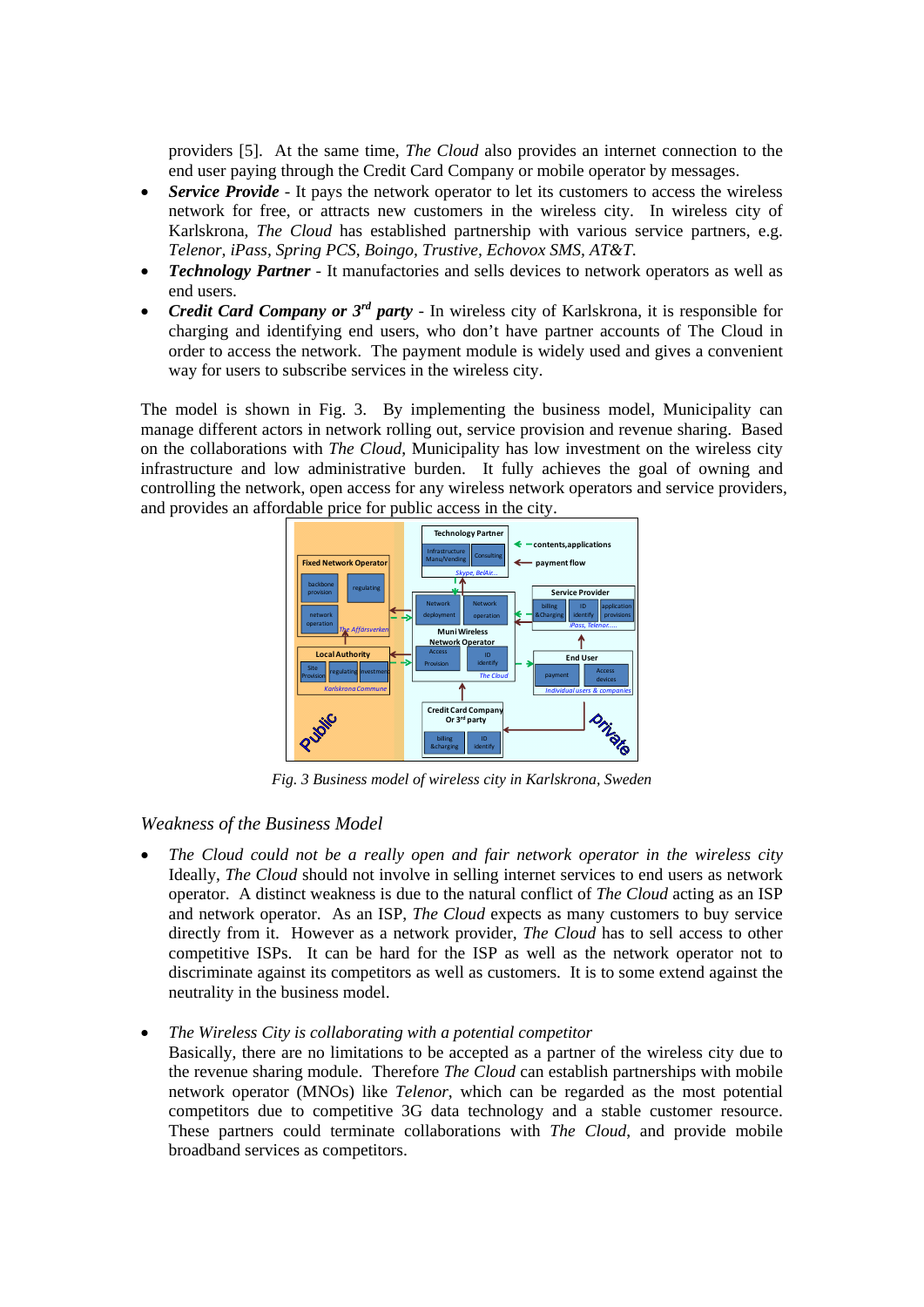• *The partnership may be not stable if some service providers are going to collaborate in the same type of business with new network operators* Currently *Skype* is a major service provider of *The Cloud* and accordingly is a service provider in the wireless city. However customers now make *Skype* calls in some mobile handsets, which means it is possible to attract customers to use mobile broadband services from MNOs rather than wireless city.

#### *Opportunities and Threats in terms of Subscriptions & Pricing Schemes*

Easy subscriptions, reasonable price with no binding offerings are provided by the wireless city of Karlskrona compared with broadband services from fixed ISP and mobile network operators. Users have more freedom to choose the time and duration of subscribing the internet services in wireless city, and have four alternatives to subscribe the services. There advantages are giving opportunities for the wireless city to attract more customers.

- Paying to different service providers, e.g. *Telenor*, *iPass*.
- Buying airtime and making a payment through the Credit Card Company.
- Paying by sending a message via mobile operator network to acquire user name and password to log in.
- Buying the coupon valid for one-day or seven-day at coupon retailers in the city.

The price of accessing the wireless city network by paying through credit card for 30 minutes is SEK 40 and SEK 295 for 30 days. There is no binding and cancellation notice included in the offer. Compared with other ISPs in Karlskrona, e.g. the *Jacket Broadband AB*, *Tele2*, *Telia* and *Telenor*, the price offered by wireless city of Karlskrona is reasonable regarding to the broadband services available in most areas of the city. Users could also choose to be the customer of The Cloud's service partners, and therefore have free access to the wireless city network. This module is suitable for local IT and telecom companies to attract more customers by give them free access in the wireless city as a reward. Table 1 gives a comparison on subscription between wireless city and other fixed ISPs in Karlskrona.

| <b>Items/Provider</b>      | <b>Wireless City</b> | Jacket           | Tele <sub>2</sub> | Telia          | Telenor     |
|----------------------------|----------------------|------------------|-------------------|----------------|-------------|
| Charge (Kr/Mon)            | $295^5$              | 298 <sup>6</sup> | $299^{7}$         | $279^{8}$      | $349^9$     |
| Speed limit (Mpbs)         | 11 or 54             | 24               | 100               |                | 24          |
| Connectivity               | Wi-Fi                | <b>ADSL</b>      | LAN (ADSL)        | ADSL           | <b>ADSL</b> |
| Connection fee $(Kr)^{10}$ |                      | 495              |                   | 495            | $\theta$    |
| Binding period (Mon)       |                      | 12               | 12                | 18             | 12          |
| Cancellation notice in     |                      | 3                |                   | 2              | 3           |
| advance (Mon)              |                      |                  |                   |                |             |
| Mobility                   | Yes                  | No               | No                | N <sub>0</sub> | No          |

Since the wireless city service is not free, it is obvious to face a threat from mobile broadband services provided by MNOs. Table 2 shows a comparison on subscriptions between wireless

<u>.</u>

<sup>&</sup>lt;sup>4</sup>Price information is available public websites of companies and checked on November 13, 2008. <sup>5</sup>http://www.affarsverken.se/Privatkund/Produkter\_och\_tjanster/Stadsnat/Wireless-City/ http://www.jacket.se

 $\frac{\eta_{\text{http://www.tele2.se/via-stadsnat.html}}{\eta_{\text{http://www.telie2.se/via-stadsnat.html}}}$ 

 ${}^{8}$ http://www.telia.se/privat/produkter\_tjanster/internet/bredband-via-telejacket/

<sup>&</sup>lt;sup>9</sup>http://www.bredbandsbolaget.se/wps/portal/privat/bredband?page=new&WCM\_GLOBAL\_CONTEX\_<br>T=/wps/wcm/connect/b2/privat/bredband/bredband24

 $\frac{10}{10}$ Connection fee can be charged if the contract is less then the binding period, and it varies depending on companies. Generally, network installation and modems are free of charge if the contract is longer than one year.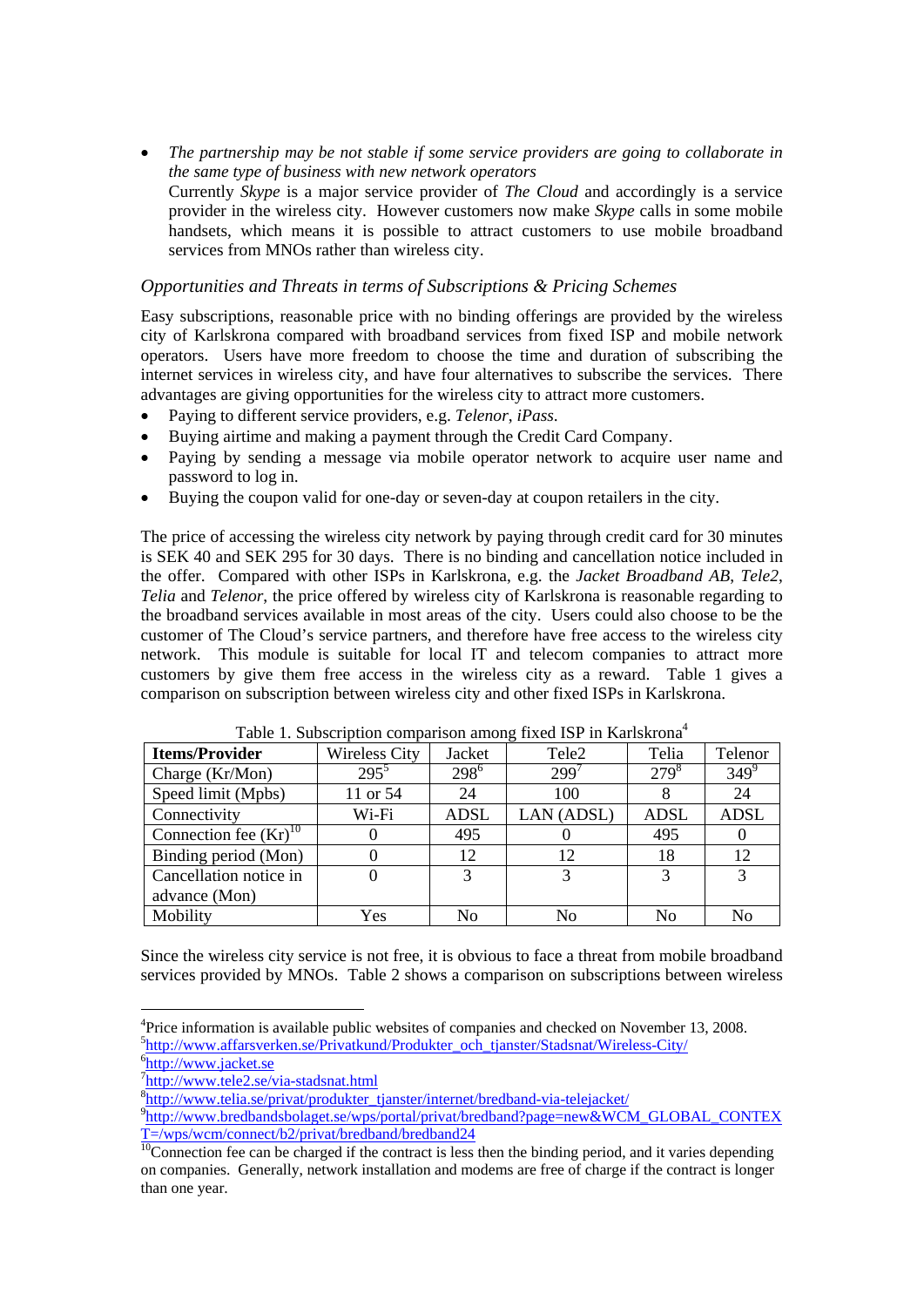city and MNOs in Karlskrona in terms of mobile broadband services. It can be seen that mobile broadband services from MNOs are more competitive in terms of mobility and coverage over the country. However, wireless city services can be more suitable for local residents and industries since speed and stable services are more important.

| <b>Items/Provider</b>  | Wireless | 3G             | Tele <sub>2</sub> | Telia     | Telenor   |
|------------------------|----------|----------------|-------------------|-----------|-----------|
|                        | City     |                |                   |           |           |
| Charge $(Kr/Mon)$      | 295      | 199            | 189               | 229       | 199       |
| Speed limit (Mpbs)     | 11 or 54 | 7.2            | 7.2               | 7.2       | 24        |
| Connectivity           | Wi-Fi    | 3 <sub>G</sub> | 3G                | $3G+WLAN$ | $3G+WLAN$ |
| Connection fee (Kr)    |          | 250            |                   |           | 250       |
| Binding period (Mon)   |          | 12             | 12                | 18        | $0 - 24$  |
| Cancellation notice in |          | 3              | 3                 |           |           |
| advance (Mon)          |          |                |                   |           |           |
| Mobility               | Yes      | Yes            | Yes               | Yes       | Yes       |

Table 2. Subscription fee comparison among fixed ISP in Karlskrona<sup>11</sup>

# **4. Conclusions**

1

In this paper, we have given an overview of existing business models of wireless cities worldwide based on the different ownerships of the network infrastructure and service provisioning. Furthermore, we have taken the wireless city of Karlskrona in Sweden and made a case study on main drivers, business configurations, pricing and subscription schemes regarding its business model. Generally, the concept of Muni-wireless cities can not be treated as a pure business case since it has public and non-profit attributes. Based on our analysis of the case study, we come to the following conclusions:

- 1. Municipal initiative is essential. Wireless city can be regarded as a symbol of a city and facilitated local activities. In our case, the Karlskrona municipality plays an important role to take the decision of building Muni-wireless city based on local municipal profiles and development strategies.
- 2. Fair and open environment is more efficient for supporting competition among all parties involved. Moreover, transparent business interactions inside Muni-wireless are mostly expected from the municipality. Whether being forced or volunteered to open its network, the Muni-network operator needs to provide opportunities for any ISPs and wireless network operators to be fairly associated into the network. It could be regarded as an emerging intention compared with traditional concept of wireless city, where a single company monopoly occupies the most positions in the business model of the wireless city.
- 3. Wireless city services could be necessary to be free of charge, while people would inquire about certain information, e.g. public transportation timetable, based on its public-utility essence. A flexible and easy subscription plan, competitive pricing schemes and high-speed connection rates could make the wireless city to be the most promising alternative to displace traditional fixed broadband and succeed ubiquitous mobility as a bonus.
- 4. Low investments from a municipality could be achieved through the public-wholesale partnership business model. In Karlskrona, the municipality can be regarded as a lossless actor in the market. It doesn't need to put much investment funds to the wireless network

 $11$ Price information is available on the same websites accordingly in Table 1.